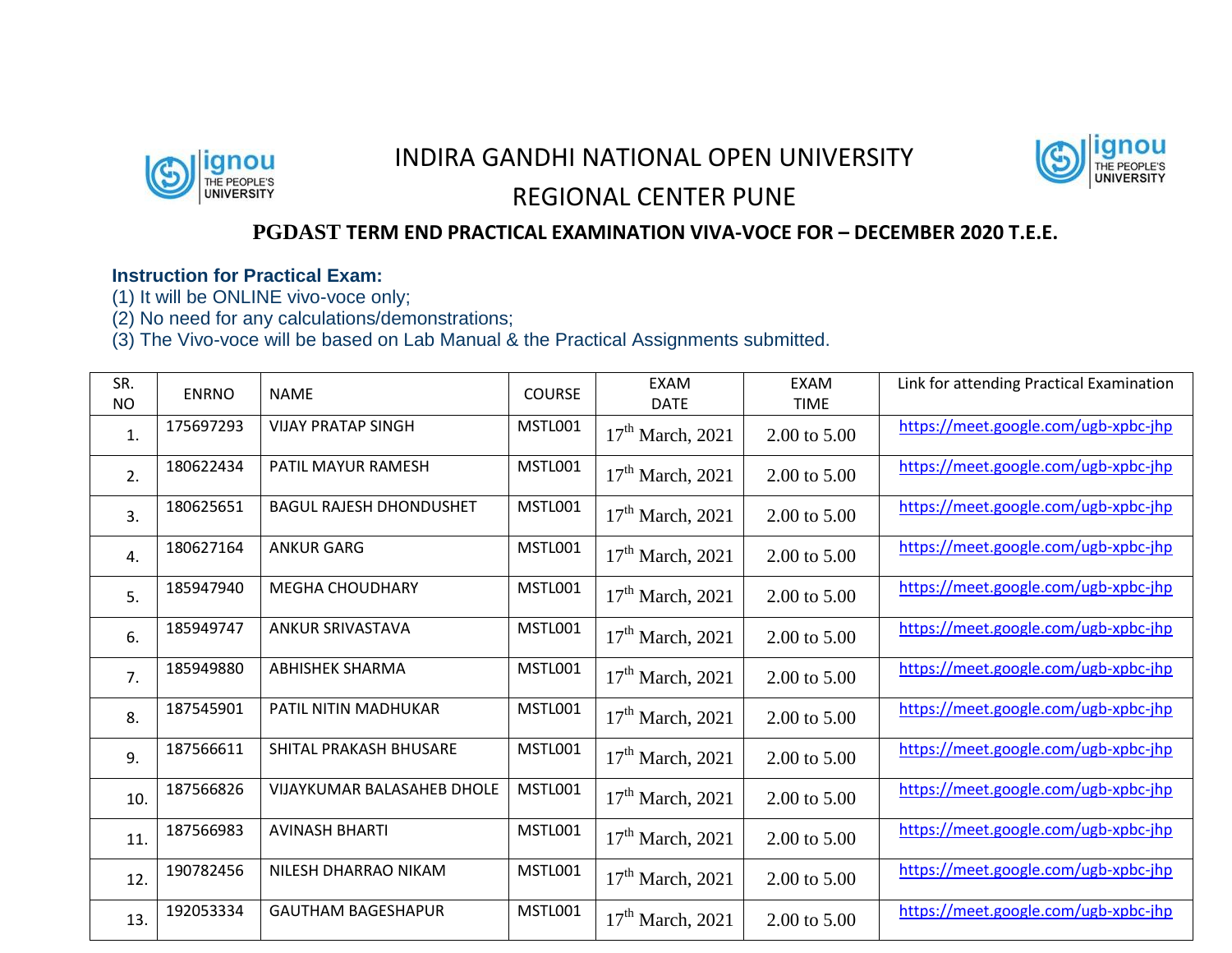| 14. | 195531334  | <b>NEHA SINGH</b>                             | MSTL001        | $17th$ March, 2021           | 2.00 to 5.00 | https://meet.google.com/ugb-xpbc-jhp |
|-----|------------|-----------------------------------------------|----------------|------------------------------|--------------|--------------------------------------|
| 15. | 195532422  | <b>ROHAN SHAH</b>                             | <b>MSTL001</b> | $17th$ March, 2021           | 2.00 to 5.00 | https://meet.google.com/ugb-xpbc-jhp |
| 16. | 195536372  | <b>ABHIJEET KELKAR</b>                        | <b>MSTL001</b> | $17th$ March, 2021           | 2.00 to 5.00 | https://meet.google.com/ugb-xpbc-jhp |
| 17. | 195537643  | <b>MANASI MAHADIK</b>                         | MSTL001        | $17th$ March, 2021           | 2.00 to 5.00 | https://meet.google.com/ugb-xpbc-jhp |
| 18. | 195544750  | SANJEEV KUMAR                                 | <b>MSTL001</b> | $17th$ March, 2021           | 2.00 to 5.00 | https://meet.google.com/ugb-xpbc-jhp |
| 19. | 195554324  | SAGAR SUMITRA SADASHIV                        | MSTL001        | $17th$ March, 2021           | 2.00 to 5.00 | https://meet.google.com/ugb-xpbc-jhp |
| 20. | 195554560  | SAIKIRAN NARSAIAH PASIKANTI                   | <b>MSTL001</b> | $17th$ March, 2021           | 2.00 to 5.00 | https://meet.google.com/ugb-xpbc-jhp |
| 21. | 195559506  | <b>BHAGYODAY NARSINGRAO</b><br><b>BAREWAD</b> | <b>MSTL001</b> | $17th$ March, 2021           | 2.00 to 5.00 | https://meet.google.com/ugb-xpbc-jhp |
| 22. | 195570264  | SAURABH SHRIPAD KULKARNI                      | MSTL001        | $17th$ March, 2021           | 2.00 to 5.00 | https://meet.google.com/ugb-xpbc-jhp |
| 23. | 195572275  | MANE PRAVIN ANNASAHEB                         | <b>MSTL001</b> | $17th$ March, 2021           | 2.00 to 5.00 | https://meet.google.com/ugb-xpbc-jhp |
| 24. | 195578552  | <b>ZULFIKAR S KHAN</b>                        | <b>MSTL001</b> | $17th$ March, 2021           | 2.00 to 5.00 | https://meet.google.com/ugb-xpbc-jhp |
| 25. | 2000391716 | <b>GAJBHIYE KOMAL SURESHRAO</b>               | MSTL001        | $17th$ March, 2021           | 2.00 to 5.00 | https://meet.google.com/ugb-xpbc-jhp |
| 26. | 2000392800 | DEEPANKAR KUMAR                               | <b>MSTL001</b> | $17th$ March, 2021           | 2.00 to 5.00 | https://meet.google.com/ugb-xpbc-jhp |
| 27. | 2000393133 | SHUKLA VIJAY BRIJMOHAN                        | <b>MSTL001</b> | $17th$ March, 2021           | 2.00 to 5.00 | https://meet.google.com/ugb-xpbc-jhp |
| 28. | 2001596500 | <b>VIKRAM KUMAR</b><br>MOOLCHANDANI           | <b>MSTL001</b> | $17th$ March, 2021           | 2.00 to 5.00 | https://meet.google.com/ugb-xpbc-jhp |
| 29. | 2002020885 | UNMESHA NARENDRA PADAVE                       | MSTL001        | $17th$ March, 2021           | 2.00 to 5.00 | https://meet.google.com/ugb-xpbc-jhp |
| 30. | 178886100  | SHAIKH PARVEJ GULAMKADAR                      | MSTL002        | 18 <sup>th</sup> March, 2021 | 2.00 to 5.00 | https://meet.google.com/tmy-oqft-kcp |
| 31. | 180622434  | PATIL MAYUR RAMESH                            | MSTL002        | $18th$ March, 2021           | 2.00 to 5.00 | https://meet.google.com/tmy-oqft-kcp |
| 32. | 180625651  | <b>BAGUL RAJESH DHONDUSHET</b>                | MSTL002        | $18th$ March, 2021           | 2.00 to 5.00 | https://meet.google.com/tmy-oqft-kcp |
| 33. | 180627164  | <b>ANKUR GARG</b>                             | MSTL002        | 18 <sup>th</sup> March, 2021 | 2.00 to 5.00 | https://meet.google.com/tmy-oqft-kcp |
| 34. | 185949747  | ANKUR SRIVASTAVA                              | MSTL002        | $18th$ March, 2021           | 2.00 to 5.00 | https://meet.google.com/tmy-oqft-kcp |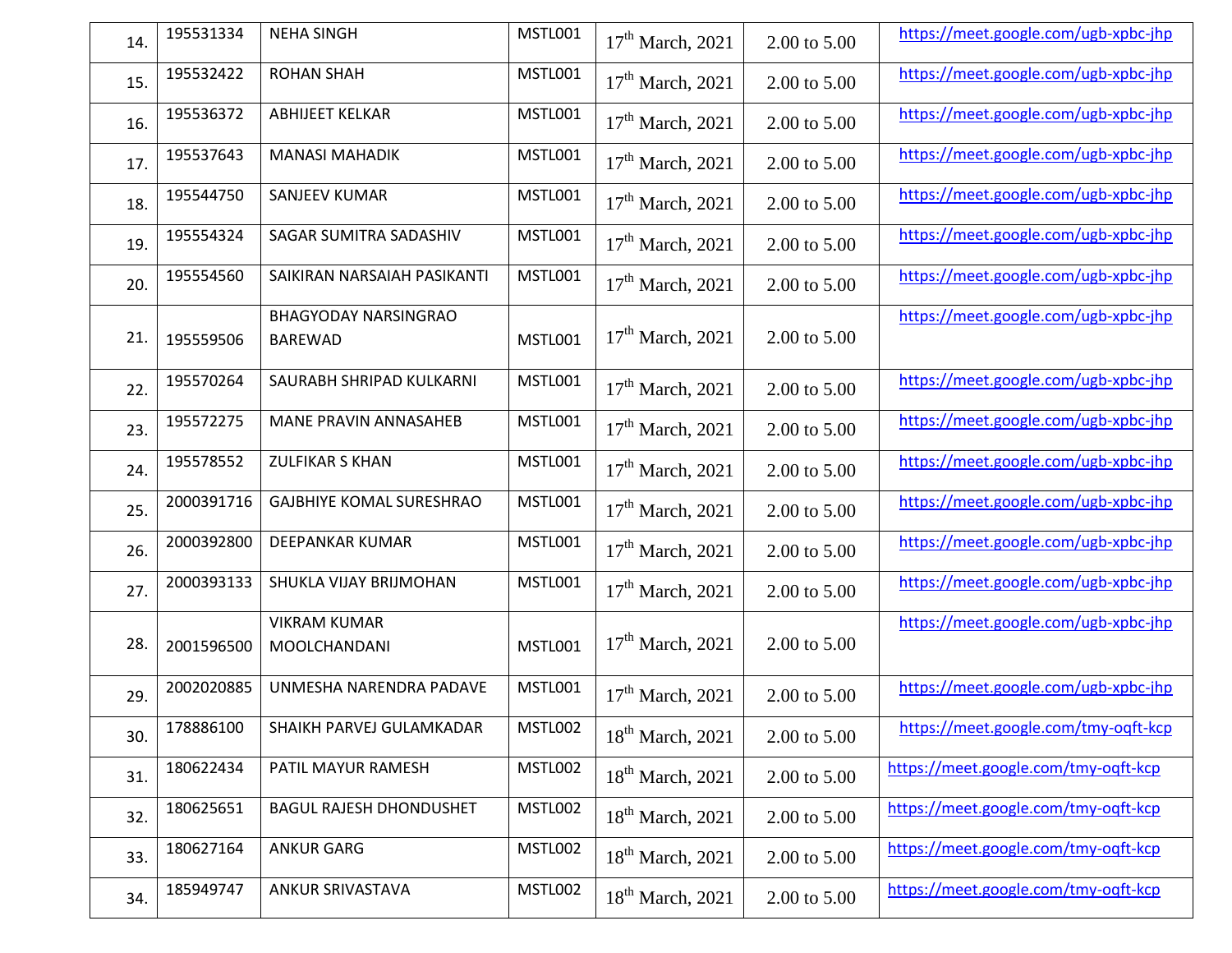| 35. | 185949880  | <b>ABHISHEK SHARMA</b>                        | MSTL002        | $18th$ March, 2021           | 2.00 to 5.00 | https://meet.google.com/tmy-oqft-kcp |
|-----|------------|-----------------------------------------------|----------------|------------------------------|--------------|--------------------------------------|
| 36. | 187545901  | PATIL NITIN MADHUKAR                          | MSTL002        | $18th$ March, 2021           | 2.00 to 5.00 | https://meet.google.com/tmy-ogft-kcp |
| 37. | 187566983  | <b>AVINASH BHARTI</b>                         | MSTL002        | 18 <sup>th</sup> March, 2021 | 2.00 to 5.00 | https://meet.google.com/tmy-oqft-kcp |
| 38. | 187584530  | RUSHIKESH SANJAY KALEBAG                      | MSTL002        | $18th$ March, 2021           | 2.00 to 5.00 | https://meet.google.com/tmy-oqft-kcp |
| 39. | 190773590  | SUPRIYA PANDIT                                | MSTL002        | $18th$ March, 2021           | 2.00 to 5.00 | https://meet.google.com/tmy-oqft-kcp |
| 40. | 190782456  | NILESH DHARRAO NIKAM                          | MSTL002        | 18 <sup>th</sup> March, 2021 | 2.00 to 5.00 | https://meet.google.com/tmy-oqft-kcp |
| 41. | 192053334  | <b>GAUTHAM BAGESHAPUR</b>                     | MSTL002        | 18 <sup>th</sup> March, 2021 | 2.00 to 5.00 | https://meet.google.com/tmy-oqft-kcp |
| 42. | 195532422  | <b>ROHAN SHAH</b>                             | MSTL002        | $18th$ March, 2021           | 2.00 to 5.00 | https://meet.google.com/tmy-oqft-kcp |
| 43. | 195536372  | <b>ABHIJEET KELKAR</b>                        | MSTL002        | $18th$ March, 2021           | 2.00 to 5.00 | https://meet.google.com/tmy-oqft-kcp |
| 44. | 195537643  | <b>MANASI MAHADIK</b>                         | MSTL002        | $18th$ March, 2021           | 2.00 to 5.00 | https://meet.google.com/tmy-ogft-kcp |
| 45. | 195544750  | <b>SANJEEV KUMAR</b>                          | MSTL002        | 18 <sup>th</sup> March, 2021 | 2.00 to 5.00 | https://meet.google.com/tmy-oqft-kcp |
| 46. | 195554324  | SAGAR SUMITRA SADASHIV                        | MSTL002        | 18 <sup>th</sup> March, 2021 | 2.00 to 5.00 | https://meet.google.com/tmy-oqft-kcp |
| 47. | 195554560  | SAIKIRAN NARSAIAH PASIKANTI                   | MSTL002        | $18th$ March, 2021           | 2.00 to 5.00 | https://meet.google.com/tmy-ogft-kcp |
| 48. | 195559506  | <b>BHAGYODAY NARSINGRAO</b><br><b>BAREWAD</b> | <b>MSTL002</b> | 18 <sup>th</sup> March, 2021 | 2.00 to 5.00 | https://meet.google.com/tmy-oqft-kcp |
| 49. | 195570264  | SAURABH SHRIPAD KULKARNI                      | MSTL002        | 18 <sup>th</sup> March, 2021 | 2.00 to 5.00 | https://meet.google.com/tmy-oqft-kcp |
| 50. | 195572275  | MANE PRAVIN ANNASAHEB                         | MSTL002        | $18th$ March, 2021           | 2.00 to 5.00 | https://meet.google.com/tmy-oqft-kcp |
| 51. | 195578552  | <b>ZULFIKAR S KHAN</b>                        | MSTL002        | 18 <sup>th</sup> March, 2021 | 2.00 to 5.00 | https://meet.google.com/tmy-oqft-kcp |
| 52. | 2000391716 | <b>GAJBHIYE KOMAL SURESHRAO</b>               | MSTL002        | $18th$ March, 2021           | 2.00 to 5.00 | https://meet.google.com/tmy-oqft-kcp |
| 53. | 2000392800 | DEEPANKAR KUMAR                               | MSTL002        | $18th$ March, 2021           | 2.00 to 5.00 | https://meet.google.com/tmy-ogft-kcp |
| 54. | 2000393133 | SHUKLA VIJAY BRIJMOHAN                        | MSTL002        | 18 <sup>th</sup> March, 2021 | 2.00 to 5.00 | https://meet.google.com/tmy-oqft-kcp |
| 55. | 2001596500 | <b>VIKRAM KUMAR</b><br>MOOLCHANDANI           | <b>MSTL002</b> | 18 <sup>th</sup> March, 2021 | 2.00 to 5.00 | https://meet.google.com/tmy-ogft-kcp |